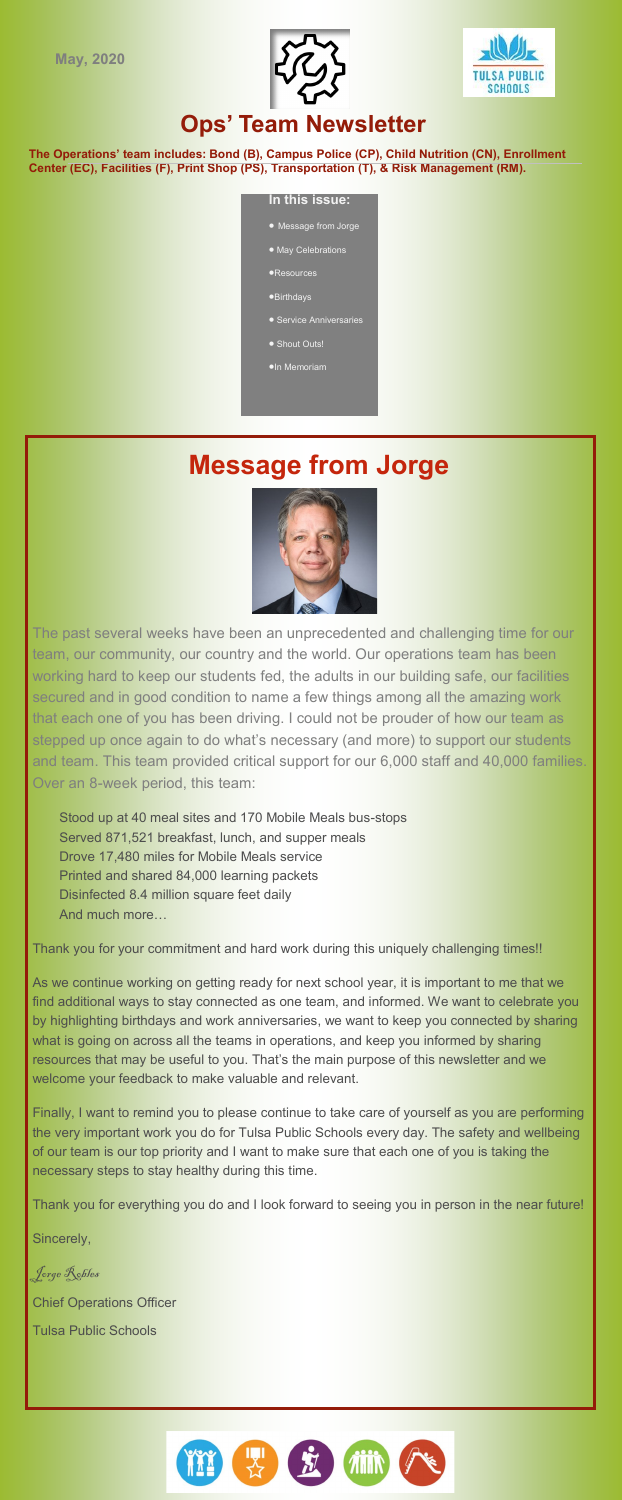



Pascual Aguallo Olmos (F), Elizabeth C. Alvarez (CN), Rodney G. Asberry (CN), Norma J. Aul (CN), George W. Barnes III (F), Angelica Bejar (F), Joseph E. Bennett (F), Nikita Bentley (T), Ellen F. Berry (T), Providencia D. Biagas (F), Eugene Booker (F), Shari L. Cook (F), Pamela Carmons (CN), Arnett Cherry (T), Antonia Delgado (CN), Maria D. Valdivia De Jimenez (CN), Martin Villavicencio-Duran (F), D Stephen D. Essman (F), Dianna Ezell (T), Maria Flores (F), John F. Forthman (T), Bonnie B. Frank (CN), Everette L. Green (CN), Steve Gilford (F), Robert D. Griffin (T), Alba L. Gordillo (F), Patty R. Heinritz (CN), Byron D. Henderson (T), Maria D. Hernandez (F), Billy L. Hobbs (CP), Reshele R. Jackson (T), Lotis C. Jahnigen (CN), Nykoa Q. Jones (T), Rozalyn R. Jones (CN), Fannie M. King (CN), Polly Krier (EC), Ronald E. Lewis (T), Rhonda L. Lindsay (CN), Angela Y. Logan (CN), Janika J. Long, David Manns (F), Demario L. Markham (F), Bonita C. Marshall (CN), Maria C. De Martinez (CN), Darryl Mayfield (F), Thomas H. Mckeefery (T), Selwyn J. Mclean (T), Casey J. Middleton (F), Carlos Garcia Mora (F), Wynema L. Morse (CN), Keymah Muhammad (T), Darla A. Mukes (T), Misenga M. Musungayi, Charles W. Norfleet (F), Gustavo Obregon (F), Abrionna D. Oglesby (CP), Darryl T. Pete (F), Tiffany D. Pickerel (CN), Erica A. Reed (CN), Roy F. Reid (T), Alton Roberts (T), Fern E. Robinson (F), Teresa Gonzalez Rosas (F), Socorro Saldivar (CN), Imani S. Samuels (CN), Charmaine L. Sayre (CN), L. Snider (F), Rita Soberanis (F), Raquel Hernandez Soberano (CN), Enedilia F. Solis (CN), Kristina M. Solt (CN), Karen S. Talbot (CN), Michelle Taylor (EC), Kenneth W. Speed (T), Michael S. Spears (F), Jerriann Taylor (T), Denise M. Thomas, April L. Todd (T), Evelyn M. Townsley (F), Gregory B. Thomas (F), Robert L. Thompson (F), Hector Valencia (F), Agustin Villavicencio (F) Alondra Vidales (F), Darrell W. West (F), Dequencia Walker (T), James C. Walton (T), Gerald D. Webb (T), Jenn White (EC), Joan B. Williams (CN), Angel L. Williams (T), Rashad L. Woodrow (CP)